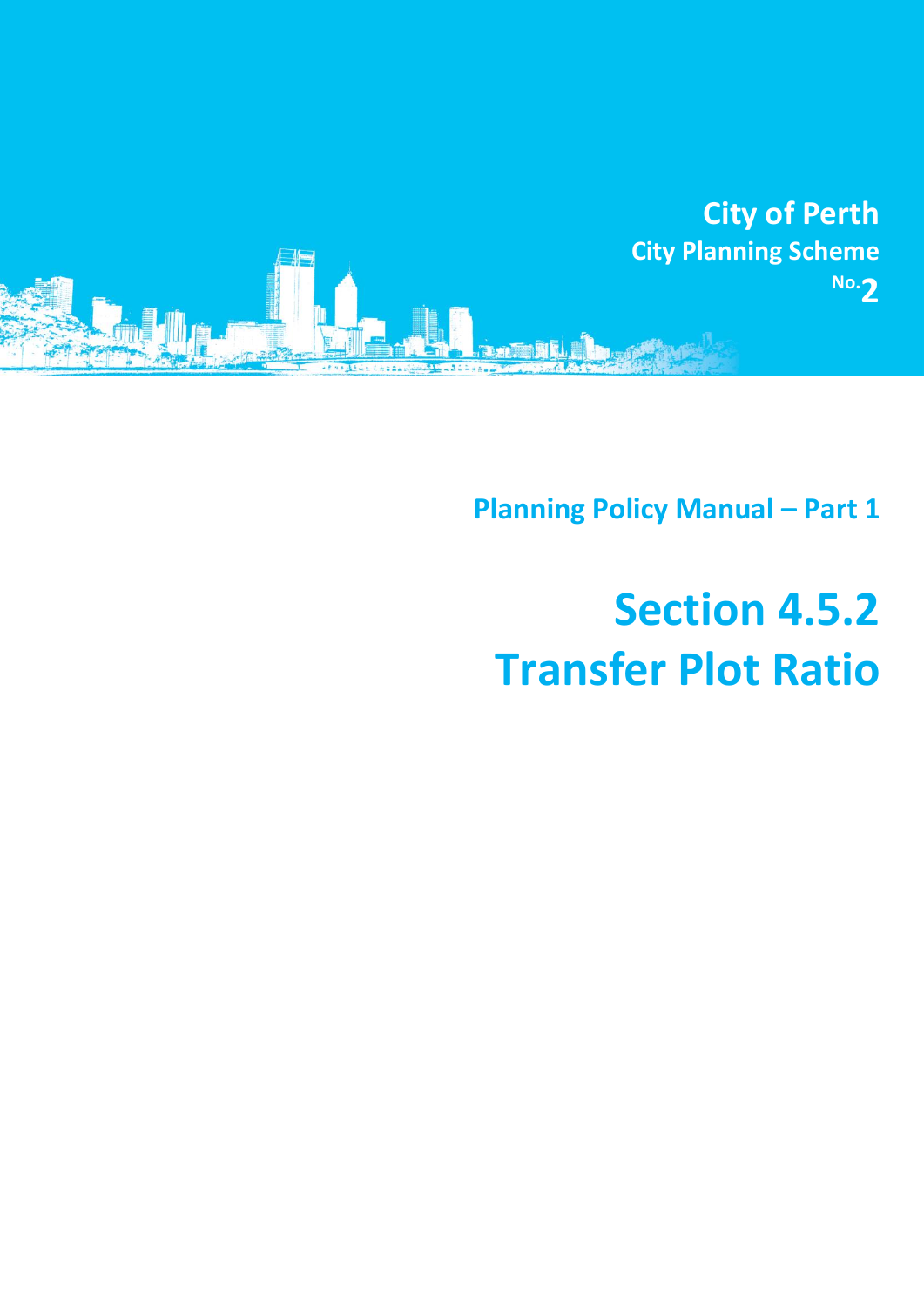Transfer Plot Ratio

| <b>Version #</b> | <b>Decision Reference</b> | <b>Synopsis</b> |
|------------------|---------------------------|-----------------|
| 1                | 11 May 2004               | Adopted         |
| 2                | 31 October 2006           | Amended         |
| 3                | 13 March 2007             | Amended         |
| $\overline{4}$   | 30 August 2011            | Amended         |
| 5                | 31 July 2012              | Amended         |
| 6                | 26 February 2013          | Amended         |
|                  | 17 March 2015             | Amended         |
| 8                | 11 April 2017             | Amended         |

动胸鼠

1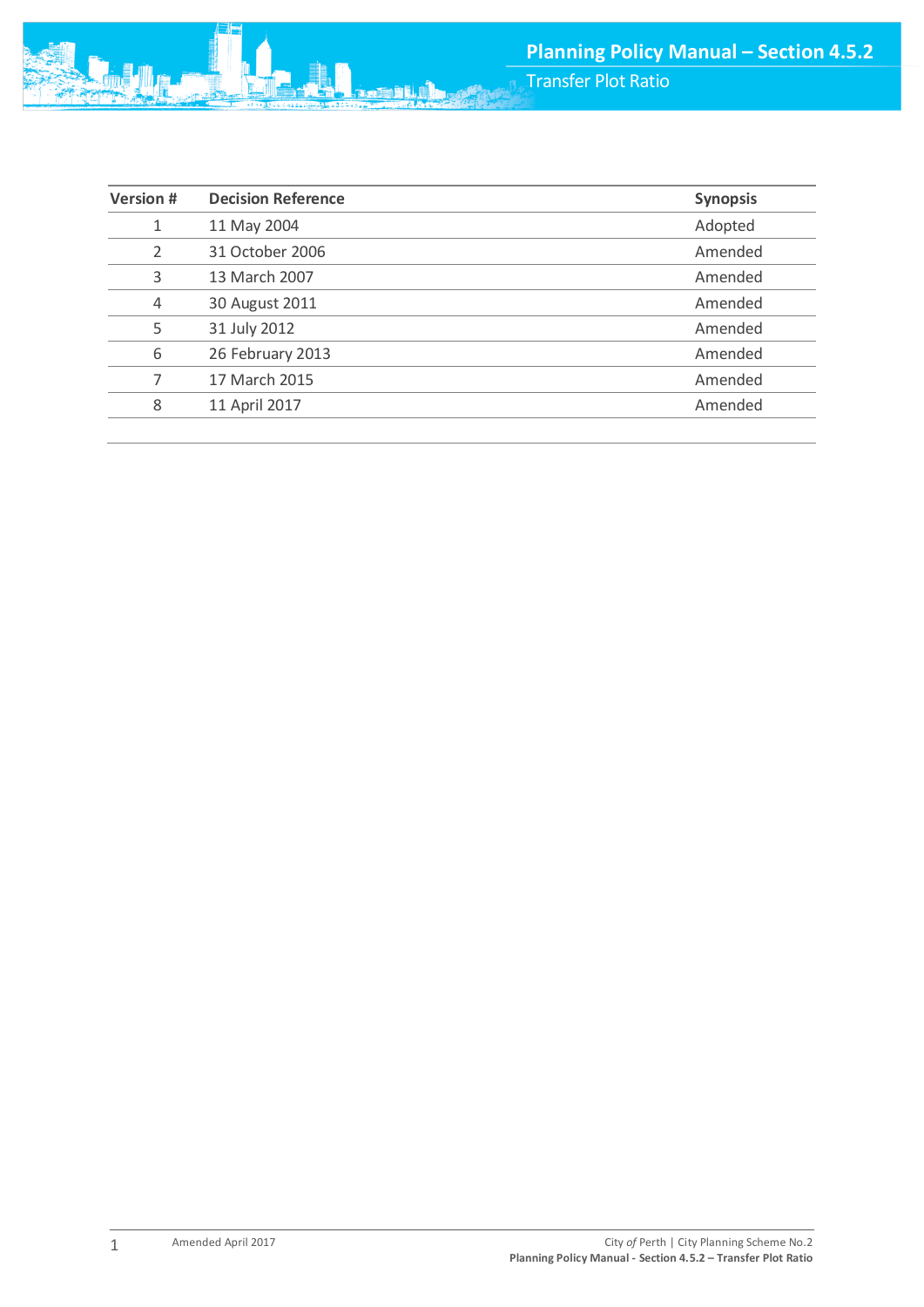# **CONTENT**

| <b>SECTION</b> | TITLE <b>THE REPORT OF A REPORT OF A REPORT OF A REPORT OF A REPORT OF A REPORT OF A REPORT OF A REPORT OF A REPORT OF A REPORT OF A REPORT OF A REPORT OF A REPORT OF A REPORT OF A REPORT OF A REPORT OF A REPORT OF A REPORT </b> | <b>PAGE</b> |
|----------------|--------------------------------------------------------------------------------------------------------------------------------------------------------------------------------------------------------------------------------------|-------------|
| 1.0            |                                                                                                                                                                                                                                      |             |
| 2.0            |                                                                                                                                                                                                                                      |             |
| 3.0            |                                                                                                                                                                                                                                      |             |
| 4.0            |                                                                                                                                                                                                                                      |             |
| 4.1            |                                                                                                                                                                                                                                      |             |
| 4.2            |                                                                                                                                                                                                                                      |             |
| 4.3            |                                                                                                                                                                                                                                      |             |
| 4.4            |                                                                                                                                                                                                                                      |             |
| 4.5            |                                                                                                                                                                                                                                      |             |
|                |                                                                                                                                                                                                                                      |             |

动胸鼠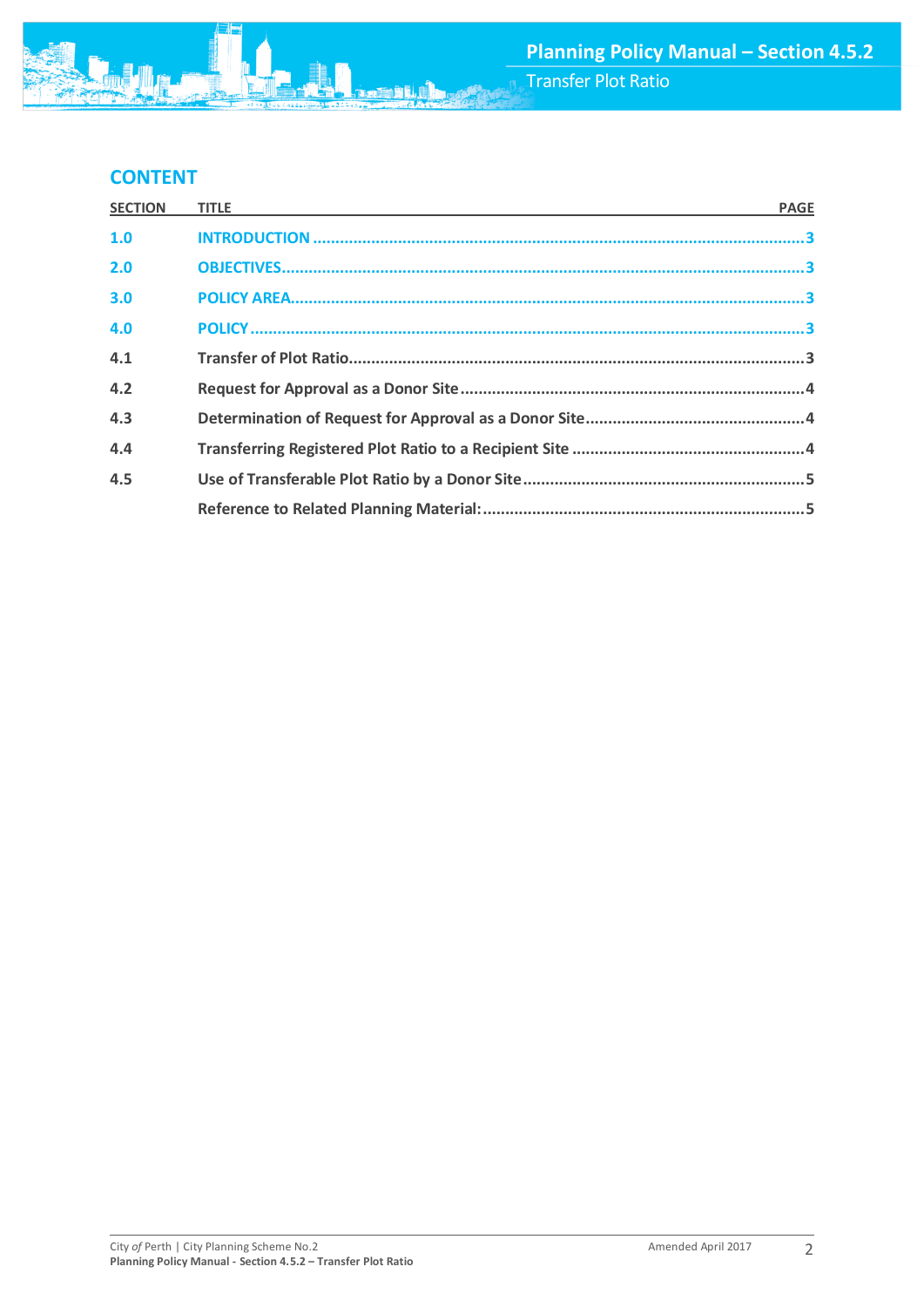<span id="page-3-0"></span>

Plot ratio is a measure of development intensity. The transfer of plot ratio is an incentive to conserve cultural heritage places and Heritage Areas by transferring a portion of unused plot ratio from a place (donor site) to a receiving site (recipient site) where the transfer will not adversely impact on the cultural heritage and general amenity of the city. While transfer of plot ratio is intended to assist in the conservation and enhancement of cultural heritage places and Heritage Areas, it is merely one mechanism that works in conjunction with others in fulfilling the heritage objectives of the local government.

Transfers of plot ratio take place in two stages. The first stage is the approval of a place as a donor site for transferable plot ratio. The second is the approval of a development application for the transfer of plot ratio from a donor site to a recipient site.

# <span id="page-3-1"></span>**2.0 OBJECTIVES**

The objectives of this policy are to:

- support clauses 30 and 31 of the City Planning Scheme No.2 which provide for the transfer of plot ratio from a donor site to a recipient site;
- conserve and enhance places of cultural heritage significance and Heritage Areas;
- facilitate binding commitments for the conservation of places of cultural heritage significance;
- ensure the appropriate development and adaptation of places with cultural heritage significance;
- offer the landowners of places, with cultural heritage significance or located within a conservation area, an alternative to maximising the development potential of those places, where to do so, would have adverse impacts on the cultural heritage significance of the place or the conservation area; and
- make provision for the use of plot ratio at locations where its use is appropriate to the locality.

## <span id="page-3-2"></span>**3.0 POLICY AREA**

This policy shall apply to the entire district of the City of Perth with respect to donor sites, and to the areas specified with maximum plot ratio in the Plot Ratio Plan contained within City Planning Scheme No. 2 with respect to recipient sites.

## <span id="page-3-3"></span>**4.0 POLICY**

## **4.1 Transfer of Plot Ratio**

A place's development potential is determined by a number of factors including the plot ratio specified in the plot ratio plan of the City Planning Scheme No.2. Plot ratio is given as a ratio which controls the maximum floor area of a building measured in square metres (m<sup>2</sup>).

Many places of cultural heritage significance or those located in Heritage Areas, comprise buildings that do not utilise the maximum floor area which the applicable plot ratio may allow. Some of this unused plot ratio may be able to be used for development or adaptive reuse of the place, guided by a conservation plan. Where this is possible, the amount of plot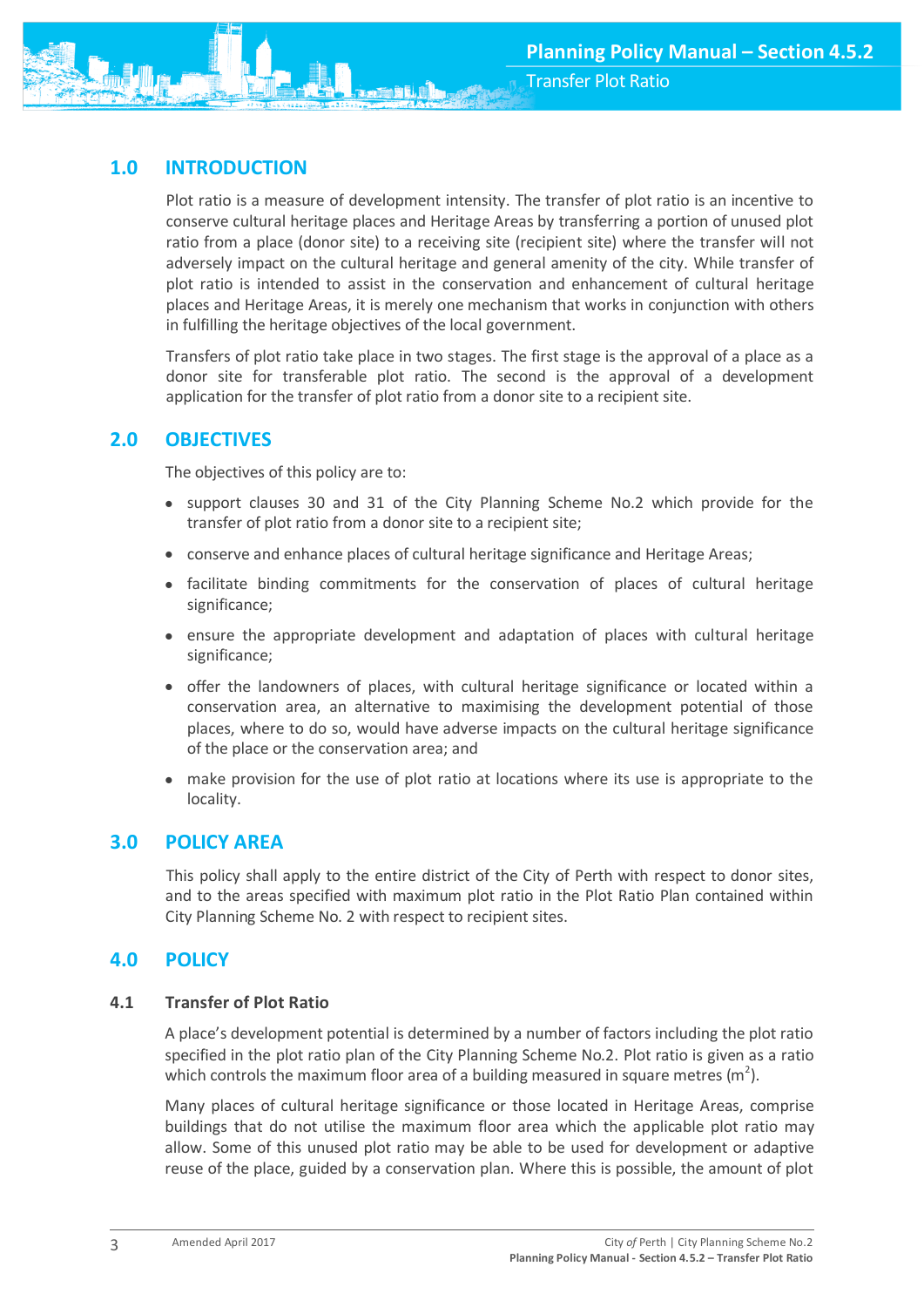ratio required to facilitate future development or adaptive reuse shall be retained. A minimum 10% of unused plot ratio shall be retained on the donor site.

The remaining unused plot ratio, after allowing for any future development and adaptation, is plot ratio that may, subject to local government approval, be transferred to another place.

## **4.2 Request for Approval as a Donor Site**

A request for approval of a place as a donor site shall be initiated by the landowner, or their authorised agent, completing the relevant form for this purpose. The local government shall be provided with the plans, documents and information identified by the City Planning Scheme No.2 or other documents referred to in clause 3(2) to assess whether approval should be granted and the quantity of plot ratio for transfer.

A request for approval of a place as a donor site should be accompanied by:

- a current conservation plan for the place, or the Heritage Area in which it is located. The local government, at its discretion may accept a conservation management strategy prepared in accordance with the Heritage Council of Western Australia's 'Conservation Management Strategy Standard Brief' in lieu of a conservation plan. A conservation plan shall not be required for a place within a Heritage Area that is specified as being of 'no cultural heritage significance' or a 'non-heritage building', however the local government at its discretion, may require an archaeological assessment of the place;
- floor area of the building(s) currently located on the place;
- details of any proposed development or adaptation of the place and the amount of plot ratio likely to be required for this;
- an explanation of how maximising development (building to the plot ratio specified for the place in the plot ratio plan of the City Planning Scheme No.2) would adversely affect the cultural heritage significance of the place or the Heritage Area in which the place is located. Evidence of this must be provided in the conservation plan or as a separate statement by a suitably qualified heritage expert;
- the amount of transferable plot ratio for which approval is sought; and
- any additional matters identified by the local government.

## **4.3 Determination of Request for Approval as a Donor Site**

Clause 30(3) of the City Planning Scheme No.2 provides for the local government to approve or refuse a request for approval of a place as a donor site and to impose conditions which must be satisfied prior to a place being recorded as a donor site in the Register of Transfer of Plot Ratio. Should any conditions not be fulfilled within 12 months, or other such period, of the local government's approval, the approval shall lapse and a new request shall need to be made. Once all conditions of approval have been satisfied, the place, and the amount of transferable plot ratio associated with the place, shall be entered into the Register of Transfer of Plot Ratio. Transferable plot ratio associated with a donor site shall not come into existence until the place is recorded as a donor site on the Register of Transfer of Plot Ratio.

## **4.4 Transferring Registered Plot Ratio to a Recipient Site**

Once a donor site is listed in the Register of Transfer of Plot Ratio, the local government may approve the use of its transferable plot ratio, in whole or part, at a recipient site. Any approval given by the local government must be in response to a development application for the recipient site. Agreement must be reached between the landowners of the donor and